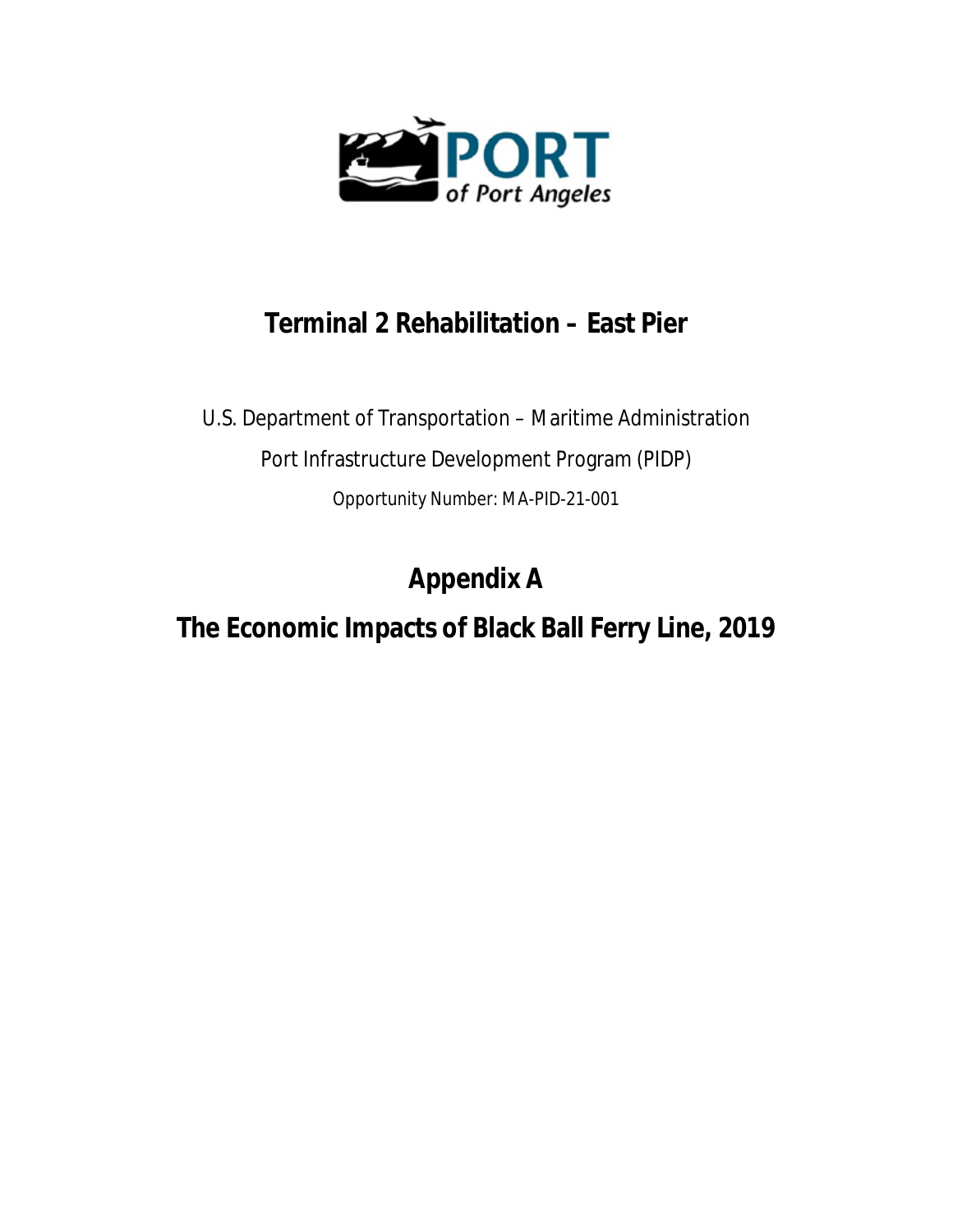# The Economic Impacts of Black Ball Ferry Line – A Destination Hub In The Tourism Industry of Clallam County



Daniel A. Underwood, Ph.D. **o l y m p u s c o n s u l t i n g @ o l y p e n . c o m**

> **( 3 6 0 ) 7 7 5 - 0 5 0 7 11/ 1 5 / 2 0 1 9**

## Abstract

A MV Coho passenger survey was used to estimate what people spent where during their visit to the Port Angeles area in July, 2019. It revealed the 148,384 traveling parties believe the services provided by Black Ball Ferry Line were very important to their travel plans, making Black Ball Ferry Line a destination hub integrating a variety of local businesses. Each of those traveling parties injected an average of \$433 into the local economy. The study finds that the 91 people employed by Black Ball Ferry Line support the direct employment of 627 people in businesses ranging from motels/hotels, food and beverages, to retail shopping. The employment and labor income created in those sectors in turn support an additional 100 people in the supply chain and another 156 people in the general economy. Every person employed by Black Ball Ferry Line supports employment of 9.7 additional people locally.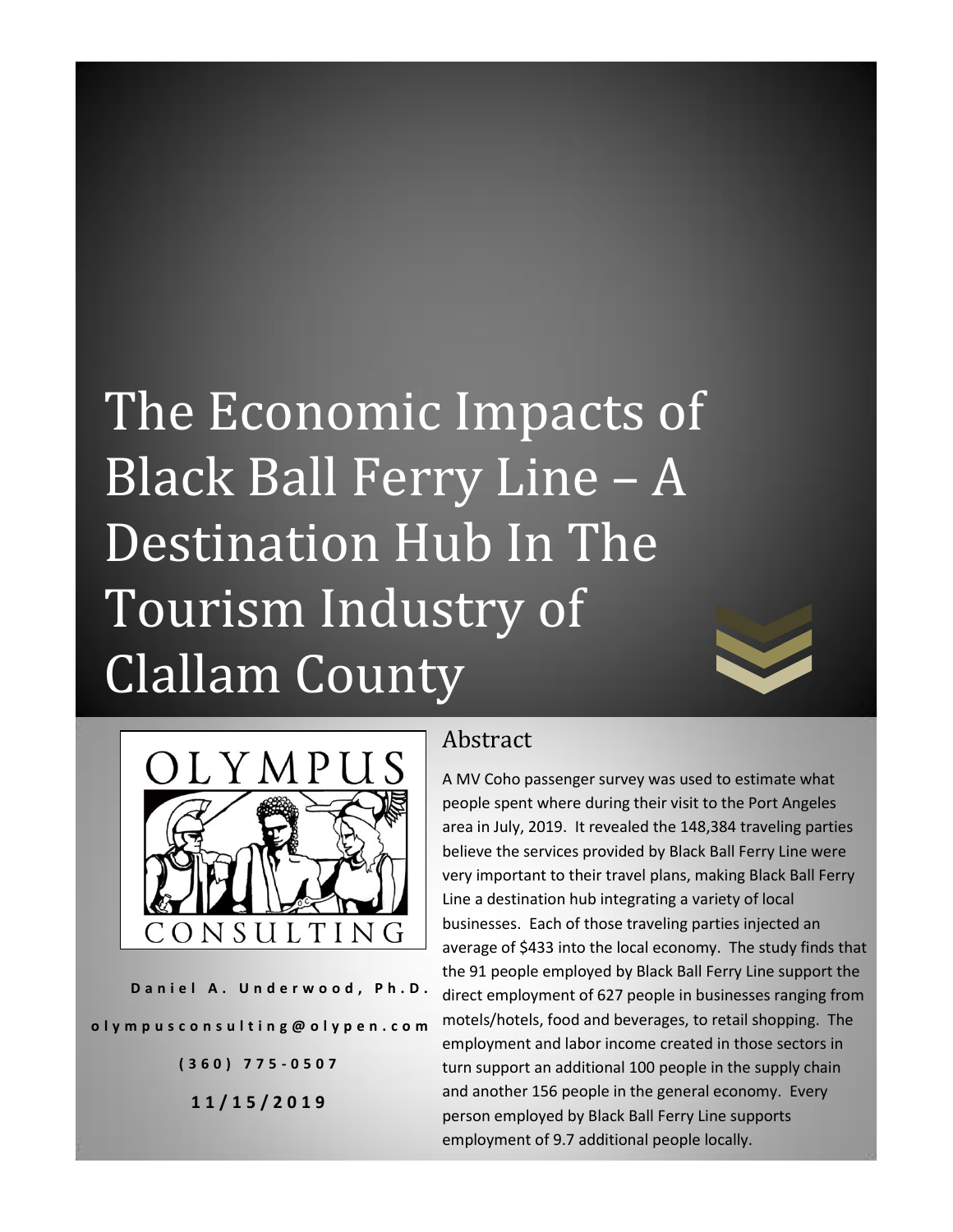#### **EXECUTIVE SUMMARY**

This study estimates the economic impact of Black Ball Ferry Line operations on the economy of Port Angeles and surrounding areas of Clallam County for 2019. To learn about passenger travel, a survey was administered. Randomly sampled traveling parties indicated Black Ball Ferry Line was very important to their travel plans. As a destination hub, it directly channels travelers to businesses where they make expenditures that support employment, employee compensation, proprietor income, and pay state and local taxes. Expenditures by direct sector impacted and employment supported is summarized in Table ES1. The average traveling party spent \$433, contributing \$64,294,435 to the local economy, supporting direct employment of 626 people. In addition, on an annualized basis, Black Ball Ferry Line employs 91 people at an annual average income of \$67,534 including benefits.

| <b>Direct Sector Impacted</b> | \$/Party | <b>Total Expenditures</b> | <b>Employment</b> |
|-------------------------------|----------|---------------------------|-------------------|
| Motels/Hotels                 | \$122    | \$18,130,217              | 157               |
| Airbnb/VRBO                   | \$69     | \$10,242,222              |                   |
| B&B                           | \$8      | \$1,187,504               |                   |
| Food and Beverage             | \$112    | \$16,625,056              | 281               |
| Fuel                          | \$37     | \$5,492,206               | 10                |
| Bus, Taxi, Uber               | \$23     | \$3,414,074               | 71                |
| Attractions, Events, Museums  | \$20     | \$2,968,760               | 36                |
| <b>Guided Tours</b>           | \$6      | \$890,628                 | 15                |
| Shopping                      | \$36     | \$5,343,768               | 56                |
| <b>Total Impacted Sectors</b> | \$433    | \$64,294,435              | 626               |

Table ES1: Expenditure patterns by direct economic sector and employment supported (2019 US\$).

The expenditures in Table ES1 created Employment, employee compensation (Compensation), Proprietor Income and State and Local Taxes for direct sectors. Direct employment in ES2 includes the 91 annualized employees at Black Ball Ferry Line. There were indirect economic effects in the supply chain, and induced effects in those businesses where people directly and indirectly employed spend their income. Those results are summarized in Table ES2. Direct employment of 718 people leads to indirect employment of 100 and induced employment of 156, with total compensation of \$27,857,434, proprietor income of \$19,778,706, and state and local taxes of \$10,888,818. *Every employee at Black Ball Ferry Line helps support additional employment of 9.7 people in the local economy.* 

| <b>Impact Type</b>  | Employment | Compensation | <b>Proprietor Income</b> | <b>State and Local Taxes</b> |
|---------------------|------------|--------------|--------------------------|------------------------------|
| Direct Effect       | 718        | \$20,289,395 | \$17,585,047             | \$6,605,276                  |
| Indirect Effect     | 100        | \$3,170,603  | \$1,045,504              | \$500,983                    |
| Induced Effect      | 156        | \$4,397,436  | \$1,148,155              | \$3,782,559                  |
| <b>Total Effect</b> | 974        | \$27,857,434 | \$19,778,706             | \$10,888,818                 |

Table ES2: Direct, indirect and induced economic effects associated with operations of Black Ball Ferry Line as a destination hub in the Tourism Industry of Clallam County (2019 US\$).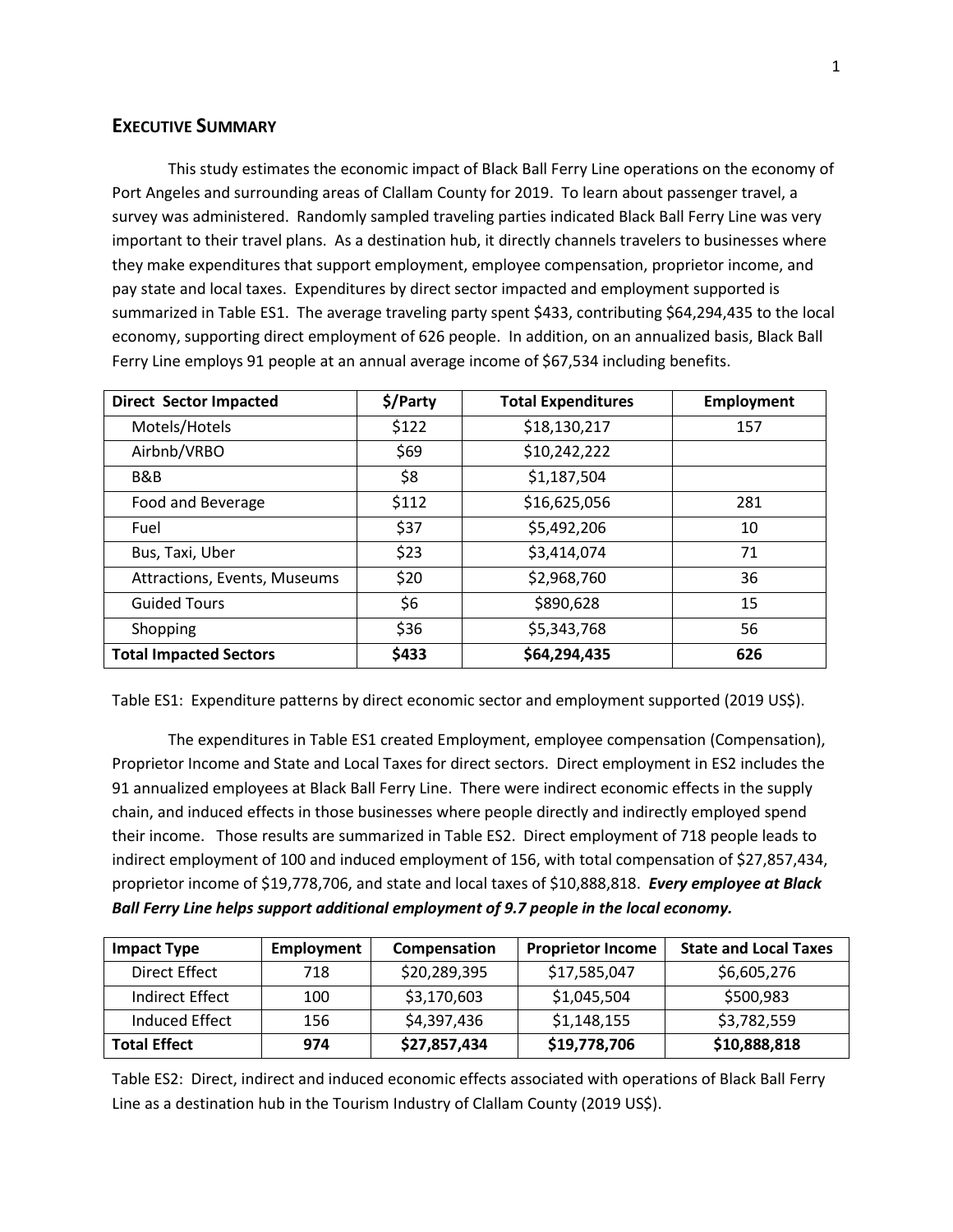### **TABLE OF CONTENTS**

| <b>EXECUTIVE SUMMARY</b>                                              | Page 1  |
|-----------------------------------------------------------------------|---------|
| <b>TABLE OF CONTENTS</b>                                              | Page 2  |
| <b>INTRODUCTION</b>                                                   | Page 3  |
| MODELING THE ECONOMIC IMPACTS OF BLACK BALL FERRY LINE                | Page 3  |
| <b>OVERVIEW - EXPENDITURES AND ECONOMIC IMPACTS</b>                   | Page 3  |
| <b>SURVEY RESULTS</b>                                                 | Page 4  |
| <b>ESTIMATING ECONOMIC IMPACTS</b>                                    | Page 5  |
| A LOOK AT THE ECONOMIC IMPACTS OF BLACK BALL FERRY LINE               | Page 6  |
| <b>CONCLUSION</b>                                                     | Page 8  |
| APPENDIX A - DATA AND METHODOLOGY                                     | Page 9  |
| <b>SAMPLING METHODS</b>                                               | Page 9  |
| <b>ESTIMATION OF ECONOMIC IMPACTS</b>                                 | Page 9  |
| <b>CREATING ECONOMIC SECTORS FOR ANALYSIS</b>                         | Page 10 |
| APPENDIX B - AN UPDATE OF BROCK SMITH'S MV COHO ECONOMIC IMPACT STUDY | Page 12 |
| <b>OBJECTIVES</b>                                                     | Page 12 |
| <b>METHODOLOGY</b>                                                    | Page 12 |
| <b>SOME PROBLEMATICS FOR APPLICATION AND INTERPRETATION</b>           | Page 13 |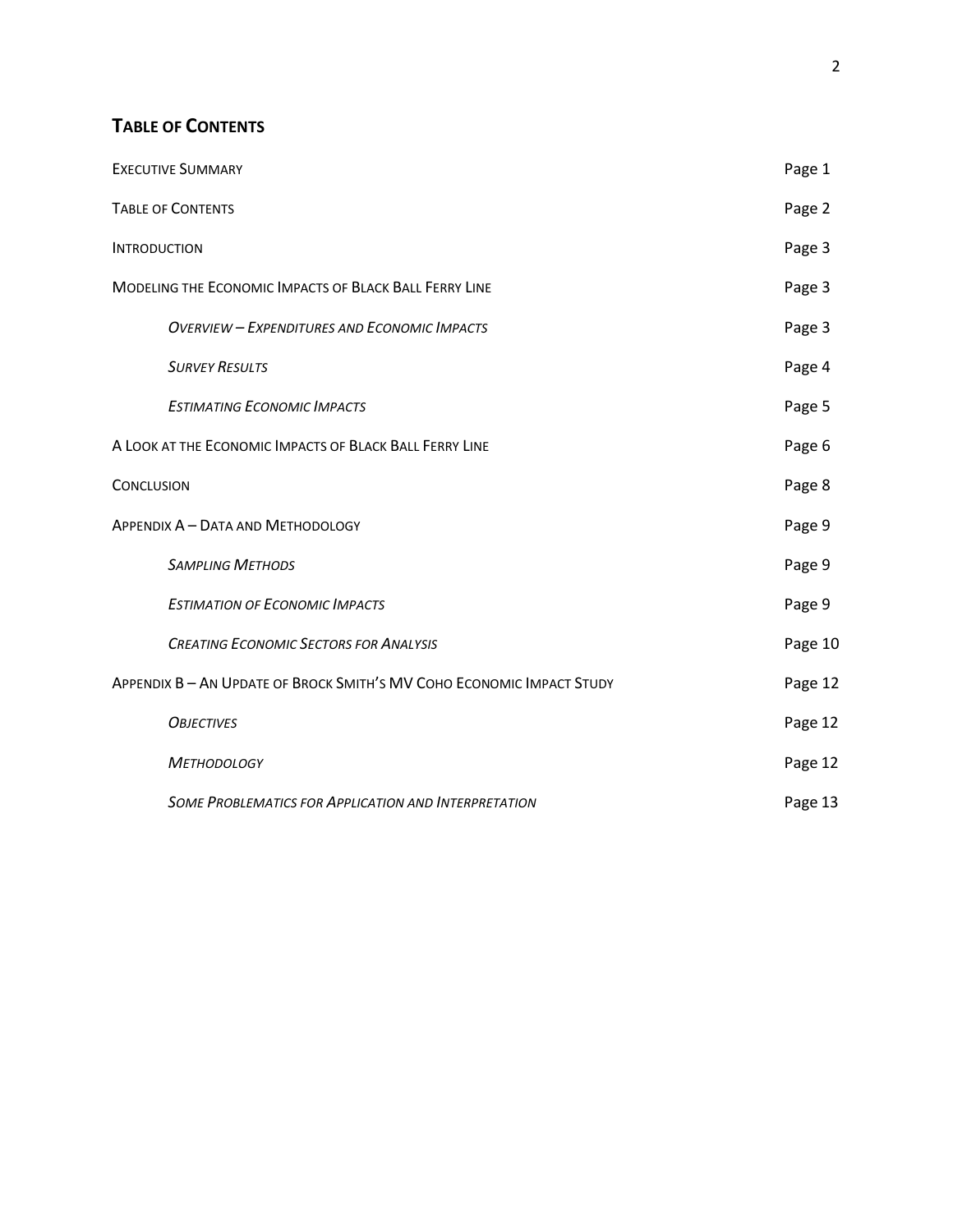#### **INTRODUCTION**

Black Ball Ferry Line has provided ferry service between Port Angeles, Washington and Victoria, British Columbia since 1952.<sup>1</sup> Indeed, the MV Coho sailing to and fro through the Port of Port Angeles is one of the community's defining images. The MV Coho, however, is but part of the array of services provided by Black Ball Ferry Line, often familiar to tourists but likely unknown to residents of Port Angeles. These include rentals at local hotels, ground transportation, and guided tours. Black Ball Ferry Line also promotes and supports tourist participation in a wide range of activities and events including, but not limited to, the Juan de Fuca Festival, Sequim Lavender, Crab Fest and various kinds of arts and draught tours.<sup>2</sup> With MV Coho central to the travel plans of an estimated 472,104 riders in 2019, along with the wide array of associated services provided, an important question emerges: *What are the economic impacts to Port Angeles and surrounding areas of Clallam County derived from operations of*  the Black Ball Ferry Line?<sup>3</sup> Ryan Malane, Vice President of Marketing for Black Ball Ferry Line, contacted Daniel Underwood, Olympus Consulting, to develop a methodology to answer that question.

This study quantifies the economic impacts to Port Angeles and surrounding areas derived from the operations and services provided by Black Ball Ferry Line. Economic impacts are evaluated in terms of employment, employee compensation, proprietor income, and state and local taxes. *Direct effects* will be the outcome of Black Ball Ferry Line expenditures and the expenditures made in the local economy by riders of the MV Coho. Direct effects also have multiplier effects in the supply chain (*indirect effects*) and upon businesses where those directly and indirectly employed make expenditures (*induced effects*). The sum of the three – *direct, indirect and induced* – constitutes the total effects which capture the economic impact of Black Ball Ferry Line.

#### **MODELING THE ECONOMIC IMPACTS OF BLACK BALL FERRY LINE**

#### *OVERVIEW – EXPENDITURES AND ECONOMIC IMPACTS*

 $\overline{\phantom{a}}$ 

The economic impact model used in this study was based upon the expenditure flows illustrated in Figure 1. Central to those flows are sailings by the MV Coho which carries passengers between Port Angeles, Washington and Victoria, British Columbia, six times each day. Ancillary to passenger traffic, but often a reason for riding the ferry, are the array of services provided by Black Ball Ferry Line. Those passengers make expenditures in the local economy during their travels. The general categories of those expenditures are lodging in motels/hotels, Airbnb/VRBO, and B&B. They purchase food and beverages, fuel, and make use of ground travel services. As most are on vacation, they make use of attractions, events, museums, and guided tours. Shopping is also part of their travel experience. To the

 $^1$  Puget Sound Company/Black Ball Line began serving the region in the late 1800s, with service between Port Angeles-Victoria-Port Townsend beginning in 1896. The earliest sailing schedule found by Ryan Malane was from 1900. Black Ball Transport in its current form began in 1952, with the MV Coho beginning service in December of 1959.

 $^2$  The number of Canadians using Black Ball Ferry Line services to participate in special events is substantial. For instance, at least 2,800 Canadians sailed on the MV Coho to participate in Crab Fest, October 11 – 13, 2019.

 $^3$  472,104 was the number of paying passengers in 2018, and used in this study for 2019. As this study is released, total paying passengers are at 97 percent of the 2018 level. This is further addressed in Appendix A.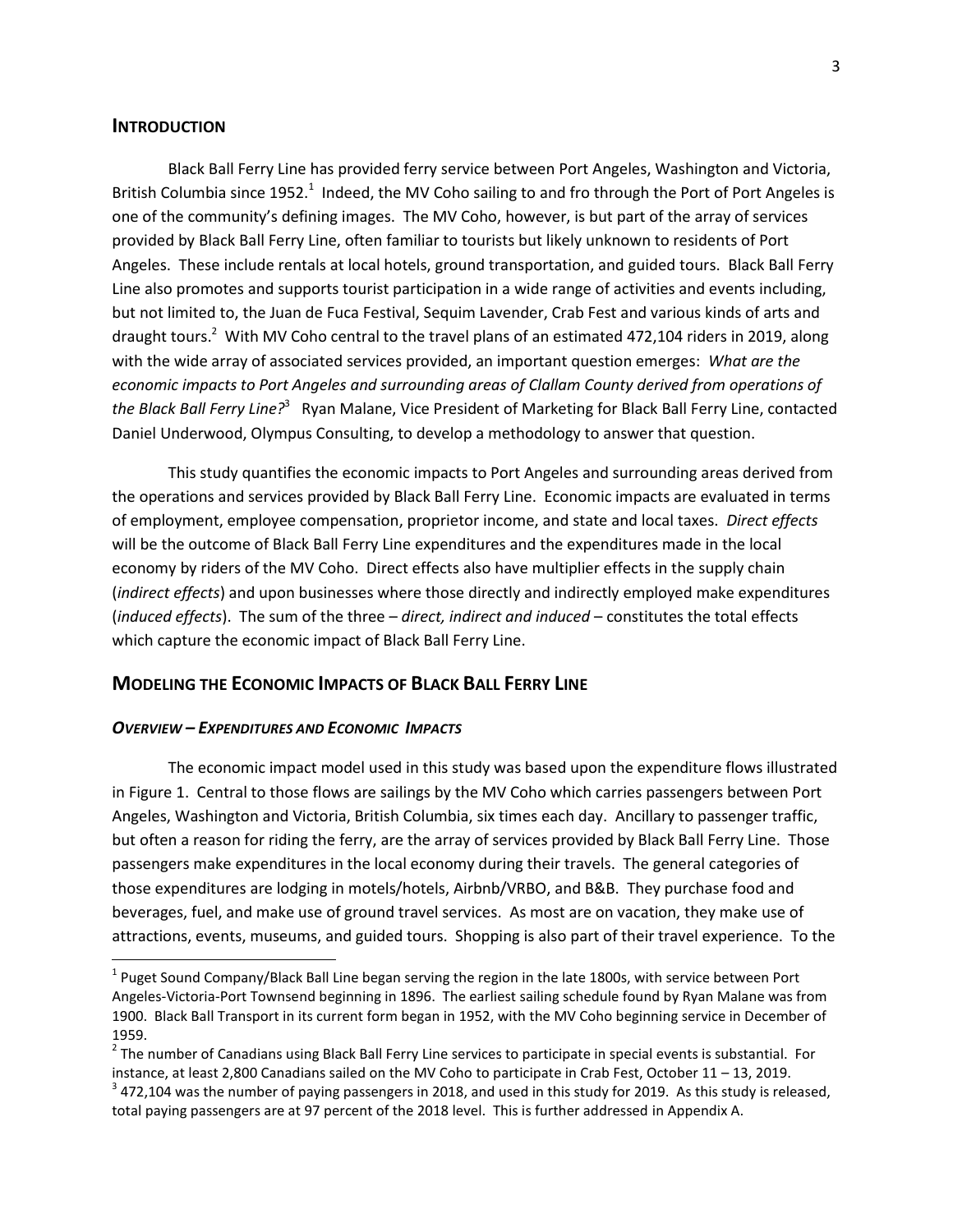extent those expenditures are the result of making use of services provided by Black Ball Ferry Line, they constitute *direct effects*. All of the economic sectors listed above, in turn, make expenditures in the supply chain to support their operations, which constitute *indirect effects*. Figure 1 illustrates some of the affected economic sectors. Those directly and indirectly employed (including proprietors) earn income. That income spent in Clallam County creates additional employment with corresponding employee compensation and proprietor income, which constitutes *induced effects*. 4

**Black Ball Ferry Line** 



Figure 1: Direct, indirect and induced effects resulting from expenditures of passengers using Black Ball Ferry Line services.

In 2018 the MV Coho transported 472,104 people, which translates into 148,384 traveling parties in 2019. Those traveling parties made expenditures for a variety of services, including lodging, food and beverages, activities like attractions, events and guided tours, and for shopping, all of which constitute direct effects. Indirect effects in the supply chain supporting those direct services include real estate, postal services, management of buildings, and accounting services. Induced effects result when people directly and indirectly employed spend income in the local economy, creating and supporting additional employment, employee compensation, proprietor income, and state and local taxes.

\_\_\_\_\_\_\_\_\_\_\_\_\_\_\_\_\_\_\_\_\_\_\_\_\_\_\_\_\_\_\_\_\_\_\_\_\_\_\_\_\_\_\_\_\_\_\_\_\_\_\_\_\_\_\_\_\_\_\_\_\_\_\_\_\_\_\_\_\_\_\_\_\_\_\_\_\_\_\_\_\_\_\_\_\_\_\_\_\_\_\_\_\_

#### *SURVEY RESULTS*

 $\overline{\phantom{a}}$ 

To estimate MV Coho rider expenditures a survey previously developed for Black Ball Ferry Line was modified.<sup>5</sup> The experimental design used stratified sampling. The survey was randomly administered during four two-way crossings in July of 2019. In 2018, the M.V. Coho transported 472,104 paying passengers. This study assumes the same total for 2019. The average traveling party was 3.2 people; thus there were 148,384 traveling parties in 2019. 72 percent of those parties were traveling to Port Angeles for pleasure/vacation. Of those travelers, 35 percent were from Washington, 10 percent from Oregon, 9 percent from California; 29 percent were from other regions in the USA. 14 percent were from Canada and 4 percent from other international places. The average traveling party spent 2

<sup>4</sup> Proprietors are "self-employed" individuals, and proprietor income is gross, before operational expenditures.

5 Brock Smith, *MV Coho: Economic Impact Analysis*, November 22, 2011. That survey was used to allow comparison of previous survey results and this more recent survey.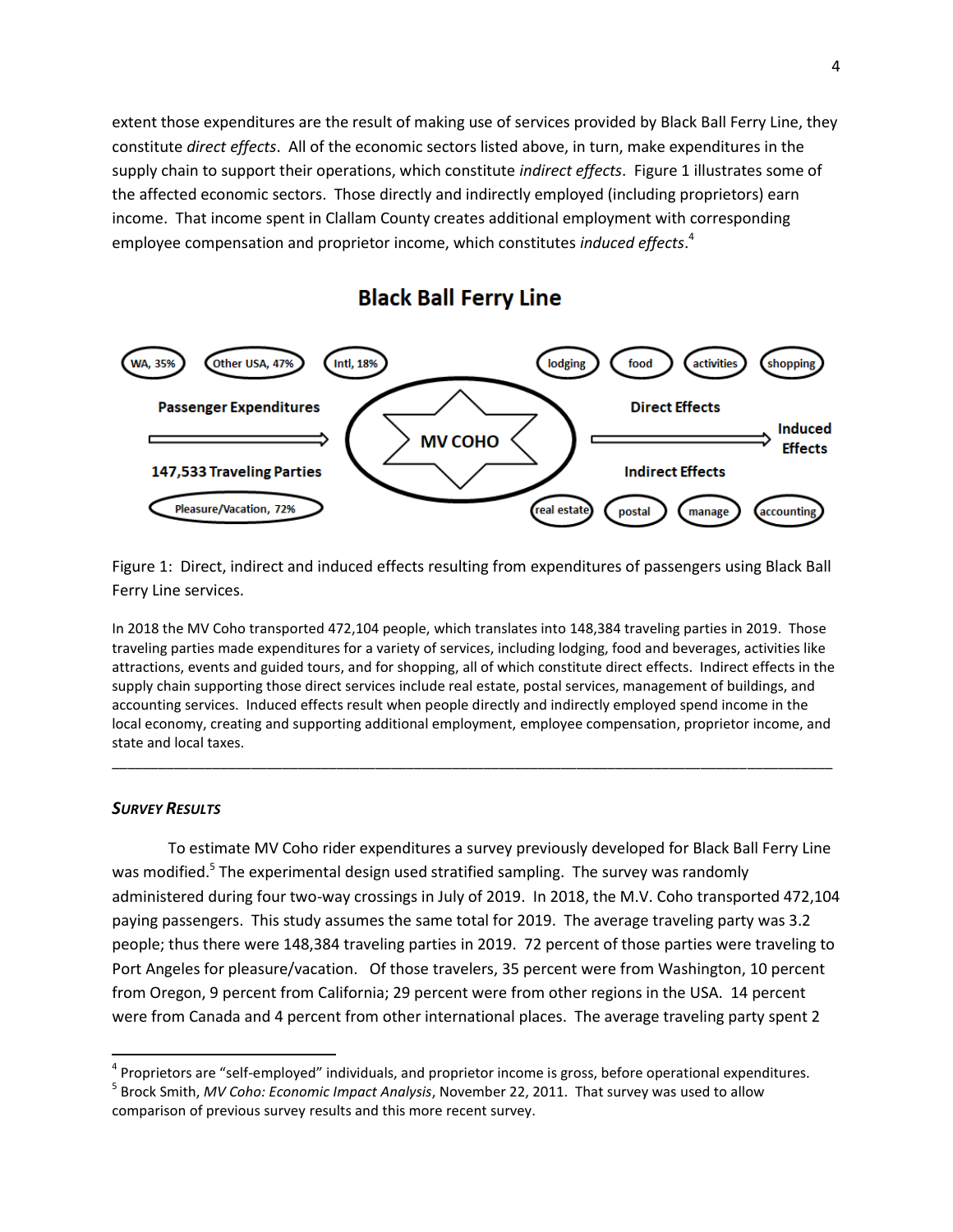nights on the Olympic Peninsula. 52 percent of those nights were spent in hotels/motels (32%), Airbnb/VRBO (17%), and B&B (3%). Thus, approximately 35 percent of all lodging uses Airbnb/VRBO services. Critical to this study, when asked "When you were planning your trip, how important were the services provided by Black Ball Ferry Line," the average (weighted median) response was 3.44, where 4 indicates extremely important and -4 indicates not at all important. Thus, *the direct expenditures analyzed in this study are very dependent upon the services provided by Black Ball Ferry Line*, and Figure 1 emphasizes its role as a destination hub through which visitors make expenditures at a wide variety of businesses.

Results for expenditures by sector obtained by the survey are presented in Table 1. The average traveling party (3.2 people) made expenditures by sector presented under "\$/Party." The 148,384 parties crossing in 2019 were used to calculate total expenditures by sector, which range from a high of \$18,130,217 for Motels/Hotels to a low of \$890,628 for Guided Tours. The average traveling party spent a total of \$433 in the local economy during their visit. Total expenditures for all passengers/traveling parties across direct sector impacted is \$64,294,435.<sup>6</sup>

| <b>Direct Sector Impacted</b> | \$/Party | <b>Total Expenditures</b> |
|-------------------------------|----------|---------------------------|
| Motels/Hotels                 | \$122    | \$18,130,217              |
| Airbnb/VRBO                   | \$69     | \$10,242,222              |
| B&B                           | \$8      | \$1,187,504               |
| Food and Beverage             | \$112    | \$16,625,056              |
| Fuel                          | \$37     | \$5,492,206               |
| Bus/Taxi/Uber                 | \$23     | \$3,414,074               |
| Attractions/Events/Museums    | \$20     | \$2,968,760               |
| <b>Guided Tours</b>           | \$6      | \$890,628                 |
| Shopping                      | \$36     | \$5,343,768               |
| <b>Total Impacted Sectors</b> | \$433    | \$64,294,435              |

Table 1: Traveling party and expenditure patterns by direct economic sector, July 2019 (2019 US\$).

#### *ESTIMATING ECONOMIC IMPACTS*

 $\overline{\phantom{a}}$ 

 In this study, the direct expenditure impacts in Table 1 result from operations of Black Ball Ferry Line in the Port Angeles area. Those operations support local employment and provide employee compensation, including benefits, and proprietor income. In 2018, on an annualized basis, Black Ball Ferry Line employed 91 people.<sup>7</sup> As indicated in the section *SURVEY RESULTS*, the array of services provided by Black Ball Ferry Line were very important to travelers in planning their trips. Thus, the expenditures made by traveling parties are included as direct effects. Those expenditure values were used to construct an economic impact model using IMPLAN, the standard tool of analysis employed by

 $^6$  See Appendix A – Data and Methodology for a discussion of survey results and the assumptions used.

 $^7$  Actual employment ranged from 70 during winter to 106 in the summer. We assume the same level of employment for 2019.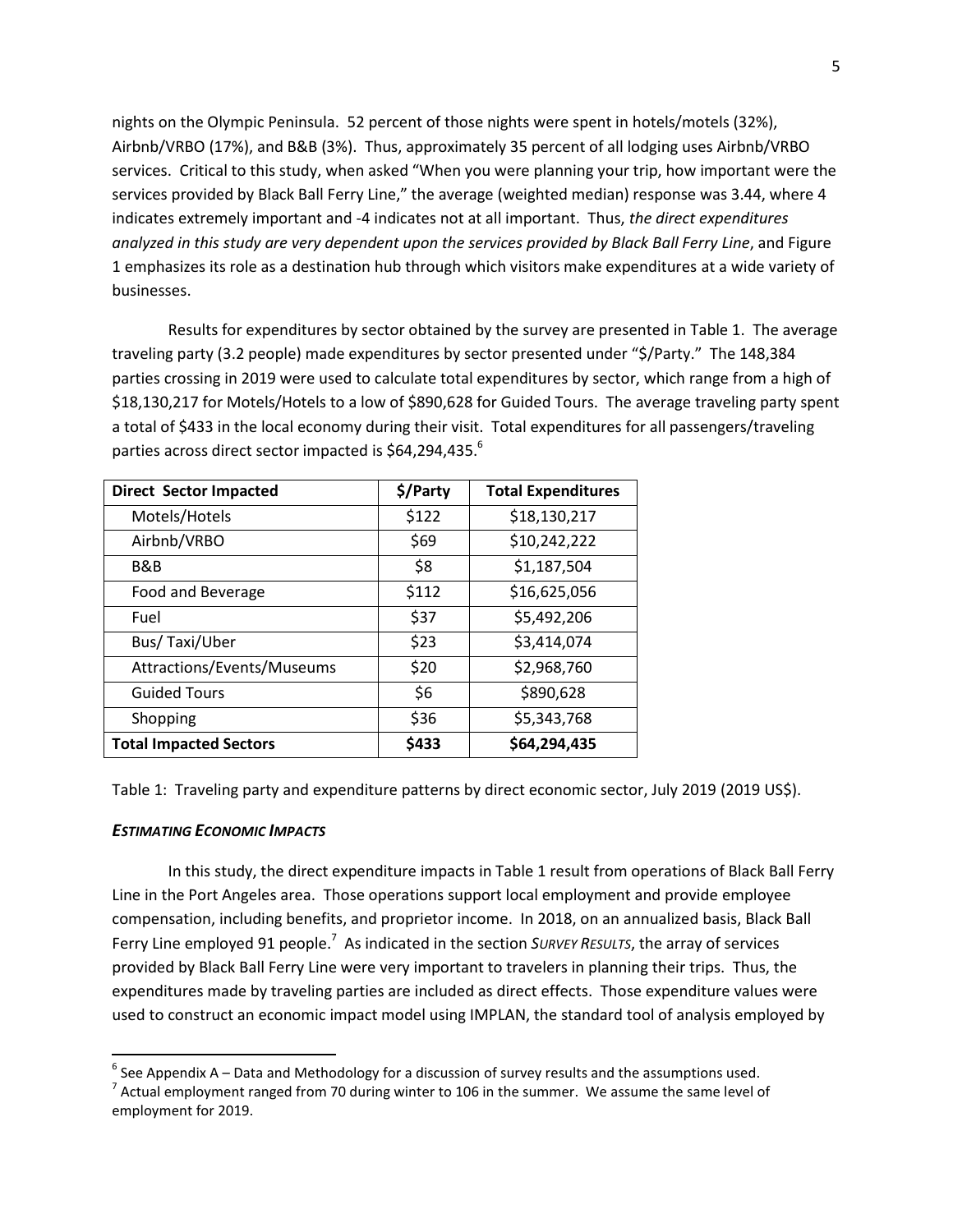regional economists to study economic development.<sup>8</sup> Black Ball Ferry Line operations and the economic sectors Motels/Hotels, Food and Beverages, Fuel, Bus/Taxi/Uber, Attractions/ Events/Museums, Guided Tours, and Shopping were analyzed as an Industry Activity. IMPLAN estimates the associated proprietor income corresponding to the Black Ball Ferry Line *direct effect*. IMPLAN also estimates the *indirect effect* in the supply chain, including employment (covered payroll and proprietors), employee compensation (including benefits), and proprietor income. Lastly, those directly and indirectly employed spend part of their income in the local economy, creating additional employment and income. This is captured as an *induced effect*. At each stage, state and local taxes are paid, which are also estimated by IMPLAN.

Given the predominant ownership structure of Airbnb/VRBO and B&B in Clallam County are private households, the economic impacts of those sectors were analyzed as Household Income.<sup>9</sup> As Household Income is not an Industrial Activity, there are no direct or indirect impacts derived from that sector. Determination of this household income from total traveling expenditures is complex, and explained in Appendix A – Data and Methodology. For this study, an assumed rate of 25 percent to cover for Airbnb/VRBO booking services, County and City lodging taxes and sales taxes were deducted from gross expenditures. The remaining revenues become household income. $^{10}$  Some of that income is spent in the local economy and creates *induced effects*. Those Airbnb/VRBO and B&B operators pay sales taxes, property taxes, lodging taxes and other state and local taxes.

It was determined to estimate the economic impacts associated with Black Ball Ferry Line for the year 2019. Information was limited to the survey results from July and total passengers carried in 2018. It was assumed that the survey results were representative of passenger spending during other seasons of the year. Similarly, it was assumed that total passengers in 2019 would be equivalent to the total of 2018.<sup>11</sup> Accordingly, the estimates are likely quite accurate for the economic impacts of summer. They may be biased upward or downward during other seasons. $12$ 

#### **A LOOK AT THE ECONOMIC IMPACTS OF BLACK BALL FERRY LINE**

 Figure 1 illustrated the linkage between the services provided by Black Ball Ferry Line and an array of directly impacted economic sectors. The figure emphasizes that Black Ball Ferry Line is a destination hub that links passengers and traveling parties to a wide range of businesses in the Port

**EXECUTE:**<br><sup>8</sup> The assumptions and specifics of analysis are explained in Appendix A – Data and Methodology.

 $^9$  Considerable time was spent discussing this issue with economic modelers at MIG, Inc. This study followed their recommendations, and modeled economic impacts using Household Income as the effect. Thus, there is no direct or indirect employment associated with Airbnb/VRBO and B&B accommodations. This assumption likely biases estimates downward. The emergent Airbnb/VRBO industry is most complex and acquisition of detailed information about ownership patterns and thus economic impacts is beyond the scope of this study.

<sup>&</sup>lt;sup>10</sup> It is possible that some providers of Airbnb/VRBO accommodations make use of local cleaning services, or even management services. In such cases those expenditures would constitute an Industry Impact and would have direct and indirect effects. Again, this observation helps illustrates how problematic analyzing this sector is. Further discussion is provided in Appendix A – Data and Methodology.

 $11$  At the end of the third quarter, 2019 totals are 97 percent of 2018. Thus, this assumption is reasonable.

 $12$  For further discussion, see Appendix A – Data and Methodology.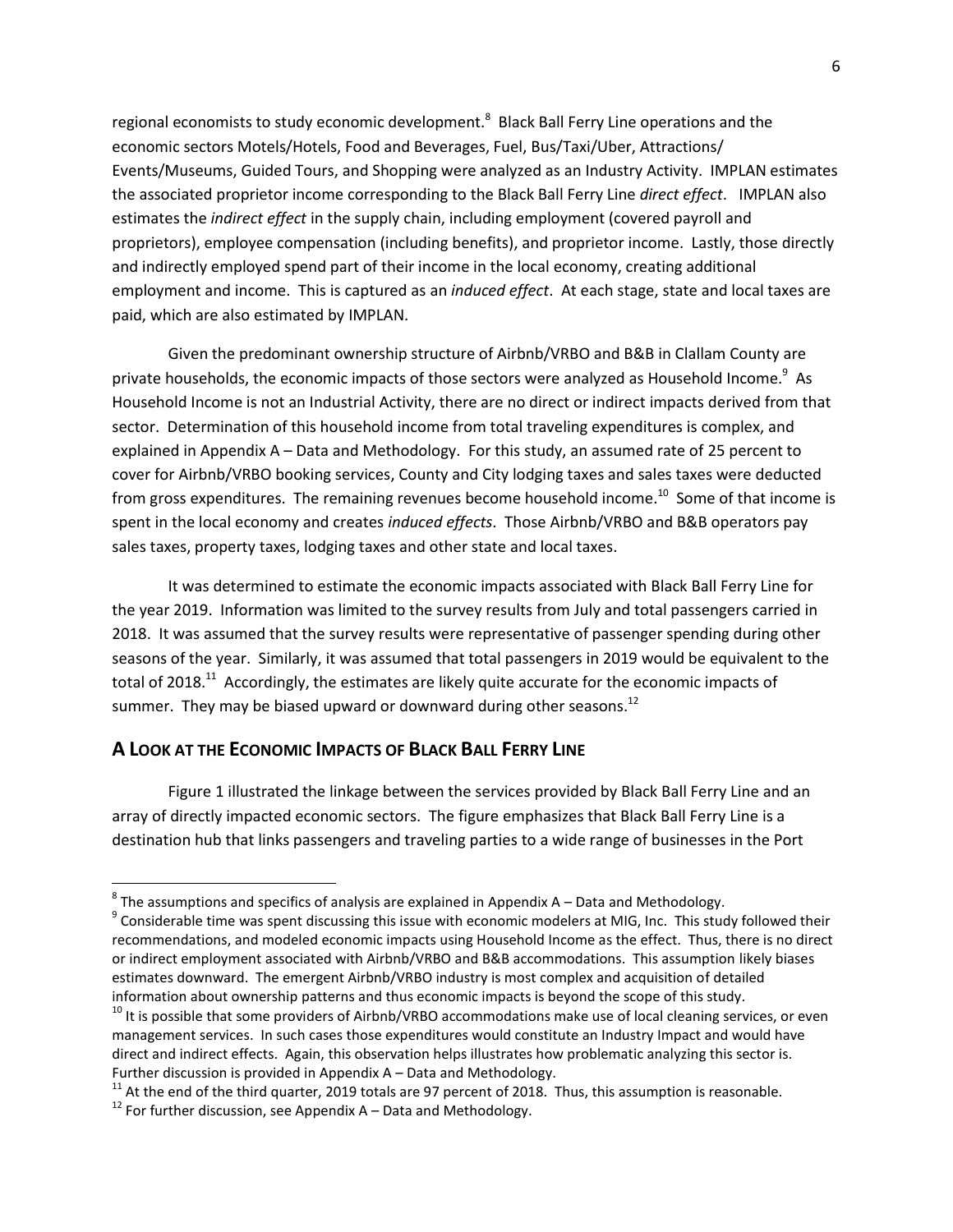Angeles area. Those people spend on average 2 days and nights on the Olympic Peninsula, and contribute \$433 in monetary expenditures in the local economy. In 2019 those expenditures totaled \$64,294,435. In addition, the operations of Black Ball Ferry Line brought in sales revenues that supported employment, created income for employees (Compensation), and produced proprietor income for numerous business owners providing services for Black Ball Ferry Line. Table 2 summarizes those direct effects as Employment, Compensation, and Household Income. Employment is the total number of people employed as a result of those expenditures, and includes both full time and part time employment. Compensation is for a year, including benefits. Household income for Airbnb/VRBO and B&B deducts service fees, sales taxes, and lodging taxes from total expenditures in that sector. The number of proprietors resulting from direct effects is not estimated by IMPLAN. They are included under employment for indirect and induced effects, seen below in Table 3.

| <b>Economic Sector</b>       | <b>Employment</b> | Compensation | <b>Household Income</b> |
|------------------------------|-------------------|--------------|-------------------------|
| <b>Black Ball Ferry Line</b> | 91                | \$6,145,605  |                         |
| Motels/Hotels                | 157               | \$3,556,156  |                         |
| Airbnb/VRBO Income           |                   |              | \$7,681,667             |
| <b>B&amp;B</b> Income        |                   |              | \$890,628               |
| Food and Beverages           | 281               | \$7,101,151  |                         |
| Fuel                         | 10                | \$223,209    |                         |
| Bus, Taxi, Uber              | 71                | \$968,139    |                         |
| Attractions, Events, Museums | 36                | \$1,041,444  |                         |
| <b>Guided Tours</b>          | 15                | \$276,346    |                         |
| Shopping                     | 56                | \$977,344    |                         |
| <b>Grand Totals</b>          | 718               | \$20,289,394 | \$8,572,295             |

Table 2: Direct impacts by sector associated with the operations of Black Ball Ferry Line (2019 US\$).<sup>13</sup>

 The operations of Black Ball Ferry Line employ 91 people on an annualized basis with total employee compensation of \$6,145,605, including benefits.<sup>14</sup> All other employment, employee compensation, and tax values were estimated by IMPLAN as a result of traveling party expenditures obtained from survey results. Motels/Hotels employ 157 people with compensation of \$3,556,156. Airbnb/VRBO and B&Bs, as household enterprises, create no direct or indirect employment. However, the total expenditures for this lodging type create household income after deductions of \$7,681,667 and \$890,628 respectively, some of which supports induced employment.<sup>15</sup> Food and beverages establishments employ 281 people with employee compensation of \$7,101,151. Ground transportation employs 71 people with compensation of \$968,139. Attractions/Events/Museums employ 36 people with compensation of \$1,041,444. Guided Tours employ 15 people with compensation of \$276,346. Shopping employ 56 people with compensation of \$977,344. The total employment directly associated

 $\overline{a}$ 

 $^{13}$  Employments do not include decimals; thus, actual sum is 718, not 717.

<sup>&</sup>lt;sup>14</sup> David Booth, CFO, Black Ball Ferry Line.

 $15$  See Appendix A – Data and Methodology for assumptions regarding deductions from gross revenue to determine Household Income.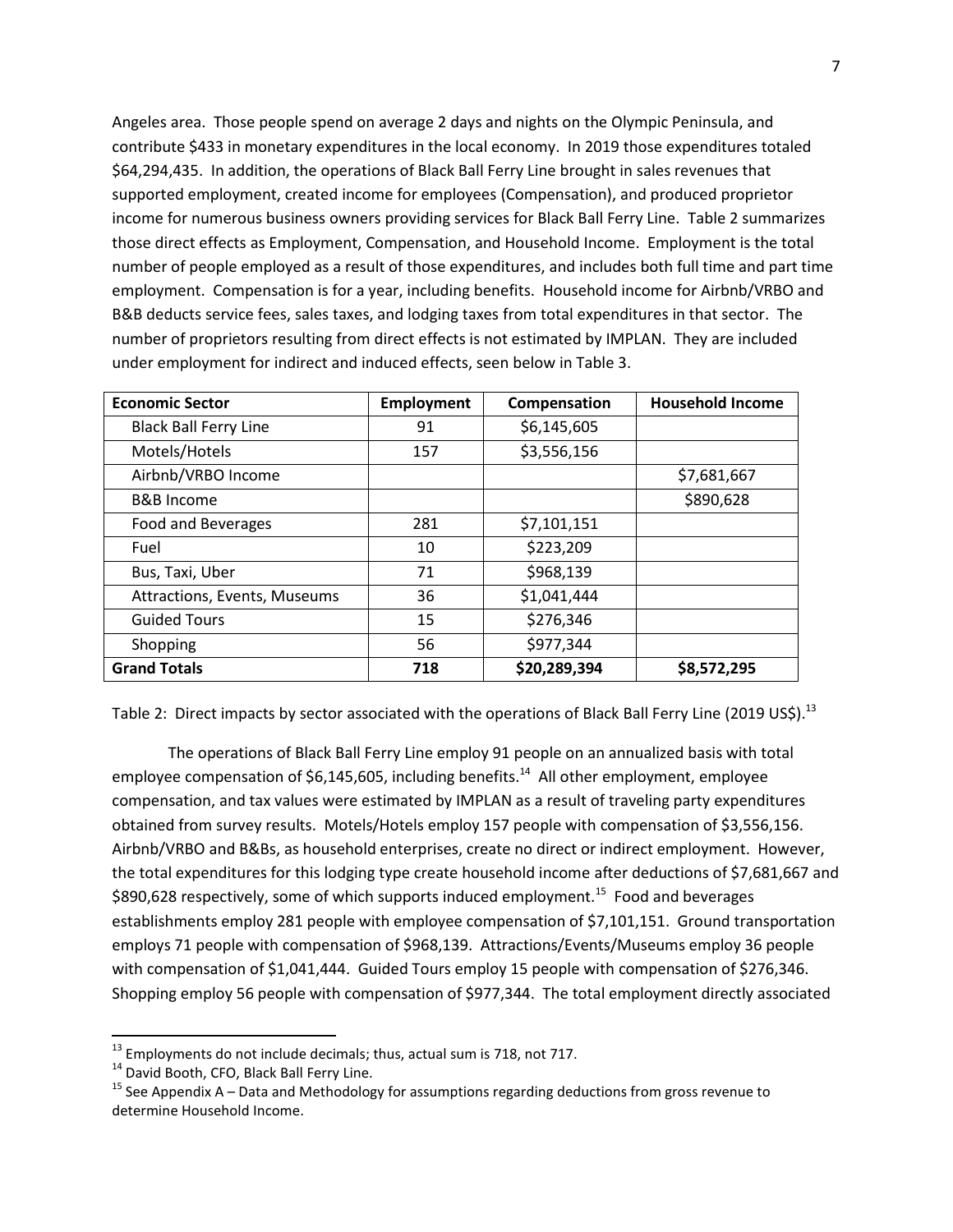with Black Ball Ferry Line as a destination hub in the Tourism Industry is 718 people, employee compensation of \$20,289,394, and household income of \$8,572,295, included in proprietor income.

 The direct sectors make purchases of goods and services in the supply chain, which constitute *indirect effects*, creating additional employment, employee compensation, proprietor income, and tax revenues. Those directly and indirectly employed make purchases in the local economy. State and local taxes are imposed on these activities, with the predominate forms being sales taxes and property taxes. These impacts are presented in Table 3. The direct effect is the sum of all the direct impacts in Table 2: Employment, Compensation and Proprietor Income values. While household income from Airbnb/VRBO and B&B was estimated, and included under Proprietor Income as a direct effect, the corresponding number of households is unknown. The total expenditures that resulted in direct employment of 718 people created an additional 100 jobs in the supply chain – *indirect effect* – with employee compensation of \$3,170,603, and proprietor income of \$1,045,504. *Induced effect* employment is 156 people with employee compensation of \$4,397,436, and proprietor income of \$1,148,155. IMPLAN includes the number of proprietors in estimates of indirect and induced employment. Direct, indirect and induced employment is 974 people; employee compensation \$27,857,434; proprietor income \$19,778,706. State and local taxes are \$6,605,276 for direct effects, \$500,983 for indirect effects, and \$3,782,559 for induced effects, for a grand total of \$10,888,818.

| <b>Impact Type</b>  | Employment | Compensation | <b>Proprietor Income</b> | <b>State and Local Taxes</b> |
|---------------------|------------|--------------|--------------------------|------------------------------|
| Direct Effect       | 718        | \$20,289,395 | \$17,585,047             | \$6,605,276                  |
| Indirect Effect     | 100        | \$3,170,603  | \$1,045,504              | \$500,983                    |
| Induced Effect      | 156        | \$4,397,436  | \$1,148,155              | \$3,782,559                  |
| <b>Total Effect</b> | 974        | \$27,857,434 | \$19,778,706             | \$10,888,818                 |

Table 3: Direct, indirect and induced economic effects by employment, employee compensation, proprietor income, and state and local taxes associated with operations of Black Ball Ferry Line as a destination hub in the Tourism Industry of Clallam County (2019 US\$).

#### **Conclusion**

 To understand the integrative role Black Ball Ferry Line plays in the Tourism Industry it is critical to trace the flow of expenditures associated with its operations. In the process of moving traveling parties between Port Angeles, Washington and Victoria British Columbia, people spend time at events, participate in activities, eat and drink, and stay overnight. Analysis of that integration reveals that Black Ball Ferry Line is a central destination hub which supports employment of 718 people in the Tourism Industry. In addition, another 100 people are indirectly employed in the supply chain, and another 156 people employed in the general economy as a result of those directly and indirectly employed. The total employment is 974 people with employee compensation of \$27,857,434, proprietor income of \$19,778,706, and state and local taxes of \$10,888,818. An important way to understand this impact is to recognize that *the 91 people employed by Black Ball Ferry Line help provide employment for 883 people in the Port Angeles area. In other words, every job at Black Ball Ferry Line helps support an additional 9.7 jobs in the local economy***.**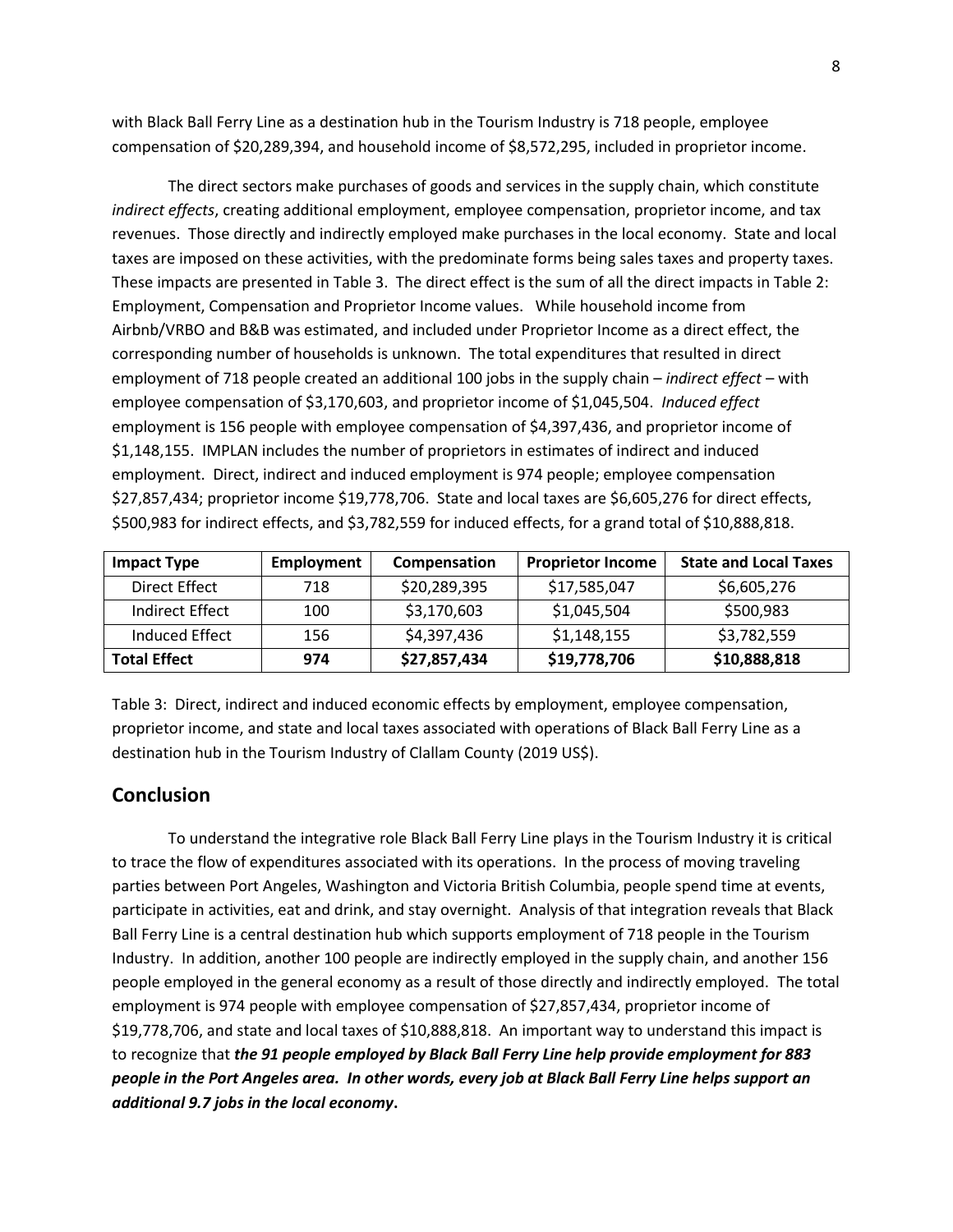#### **APPENDIX A – DATA AND METHODOLOGY**

#### *SAMPLING METHODS*

Central to the analysis in this report are expenditures made in different economic sectors directly associated with the services provided by Black Ball Ferry Line, especially passenger traffic on the MV Coho. In 2010, a survey was developed to estimate those expenditure patterns.<sup>16</sup> To allow comparison with historical patterns, but to account for changes in the Tourism Industry, that survey was modified. The modified survey consisted of 13 questions, two of which were open ended, that captured origin of travel, destinations, activities, and expenditures by category and local. Critical to this study were expenditure values by economic category, party size, and the importance of travel made possible by the MV Coho. The expenditure pattern detail was sufficient to determine what types of accommodation services were used during travel, making it possible to capture the dynamic changes occurring in that sector, especially the frequency of Airbnb and VRBO accommodation relative to Motels/Hotels.  $^{17}$  Only select results from that survey are used in this study.

Budgetary and time constraints limited total sampling to four two-way crossings during summer. To best capture those expenditure patterns by economic sector affected, stratified sampling was used. The goal was to select days and times that capture the representative expenditure patterns made by riders. This was accomplished using the detailed knowledge of Ryan Malane, Vice President of Marketing. Discussion resulted in the selection of July 17 (Wednesday), 5:20 pm and 7:20 pm; July 26 (Friday), 8:15 am and 10:30 am; July 27 (Saturday), 12:45 pm and 3:00 pm; and July 28 (Sunday), 12:45 pm and 3:30 pm.

While stratified sampling was used for days/crossings, random sampling was used to solicit responses from passengers. A representative from Black Ball Ferry Line was instructed on the nature of the survey and its objectives and provided a solicitation script so that all potential respondents would be greeted in the same fashion. The representative began from the bow of the ship and worked toward the stern. The response rate was approximately 80 percent, with up to 50 surveys returned during a voyage.<sup>18</sup> While all returned surveys were used, incomplete answers precluded use of some questions/answers. Thus, sample size by question ranged from 321 to 269.

#### *ESTIMATION OF ECONOMIC IMPACTS*

 $\overline{\phantom{a}}$ 

This report used the IMPLAN regional input-output modeling system produced by the MIG Corporation using Clallam County data, all zip codes, for 2017, the most recent data set available. Expenditures by economic sector were estimated using sample survey data from July, 2019. In addition, data for employment, wages and benefits, total passengers, total revenues, and operational expenditures were provided by Black Ball Ferry Line for the year 2018. The model was created and run using 2019 values.

<sup>&</sup>lt;sup>16</sup> Brock Smith, MV COHO: 2010 Economic Impact Study, November 22, 2011.

 $17$  The economic sectors used in the survey captured over 98 percent of total expenditures.

 $18$  There was an exception for the 8:15 sailing on July 26, when the response rate was 67 percent.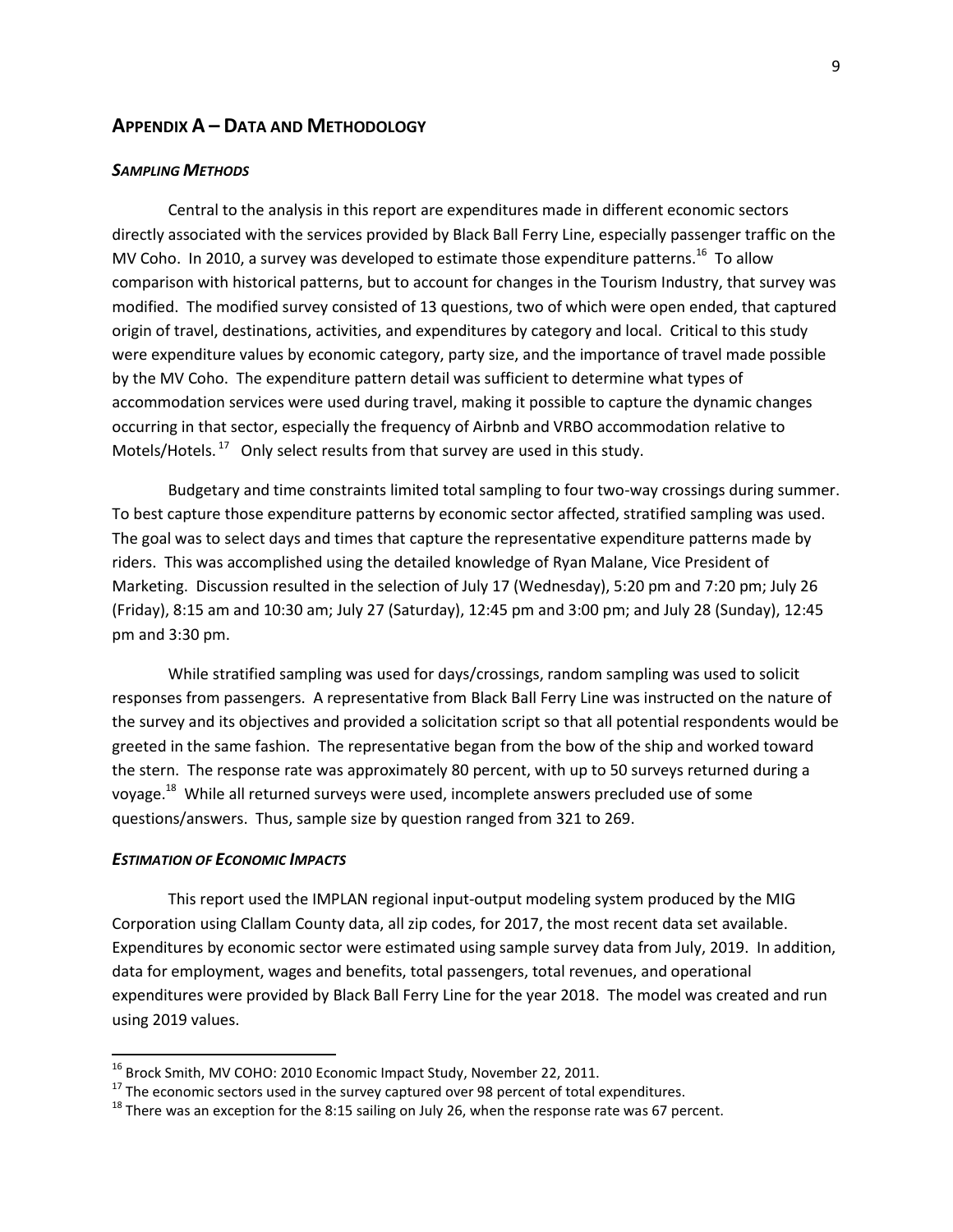#### *CREATING ECONOMIC SECTORS FOR ANALYSIS*

The sectors, along with monetary expenditures derived from the survey, used to estimate economic impacts associated with Black Ball Ferry Line along with IMPLAN code (CODE) used for analysis are presented in Table A1. As explained in the previous section, Black Ball Ferry Line provided data for total passengers and sales revenues for 2018. These values were used for 2019. Party size was estimated from the surveys conducted in July of 2019. Code 414 – Scenic and sightseeing transportation and support activities – was used for analysis of the impacts from Black Ball Ferry Line operations. Expenditure values were obtained from surveys, using weighted means across dates and sailings for select questions, and are presented in terms of dollars per party (\$/Party), where the mean party size was 3.2 in 2019, and total monetary expenditures (Total Expenditures) for 2019. This study assumes the same level of ridership for 2019, which translates into 148,438 travel parties in 2019. It also assumes average travel expenditures from the survey hold for the entire travel year. While more accurate results would be obtained by implementing surveys for each quarter of travel, time and budgetary constraints prevented that approach. The extent and direction to which this assumption bias estimates is unknown.

| <b>Direct Sector Impacted</b> | <b>CODE</b> | \$/Party | <b>Total Expenditures</b> |
|-------------------------------|-------------|----------|---------------------------|
| Motels/Hotels                 | 499         | \$122    | \$18,130,217              |
| Airbnb/VRBO                   | 10006       | \$69     | \$10,242,222              |
| B&B                           | 10006       | \$8      | \$1,187,504               |
| Food and Beverage             | 501         | \$112    | \$16,625,056              |
| Fuel                          | 402         | \$37     | \$5,492,206               |
| Bus/Taxi/Uber                 | 412         | \$23     | \$3,414,074               |
| Attractions, Events, Museums  | 493         | \$20     | \$2,968,760               |
| <b>Guided Tours</b>           | 496         | \$6      | \$890,628                 |
| Shopping                      | 406         | \$36     | \$5,343,768               |
| <b>Total Impacted Sectors</b> |             | \$433    | \$64,294,435              |

Table A1: Direct impacts by economic sector, IMPLAN code, average expenditures by party, and total expenditures (2019 US\$).

While the survey provided detailed information about where people stay and for how long while visiting, only Motels/Hotels, Airbnb/VRBO and B&Bs resulted in expenditure values that could be used in this study. Interestingly, the surveys indicated 35 percent of the accommodation nights used Airbnb/VRBOs. The weighted mean expenditure values by party are \$122 for Motels/Hotels, \$69 for Airbnb/VRBO and \$8 for B&B. Motel/Hotel is an Industry Activity, and code 499 was used. As an economic sector, Airbnb/VRBO are *not* industries. Rather, they are dwellings owned by individuals used partly or wholly as rental units. The revenues gained represent additional household income. Accordingly, those impacts were estimated using Household Income, code 10006. As no prior information exists about current income levels for those households renting Airbnb/VRBO, the range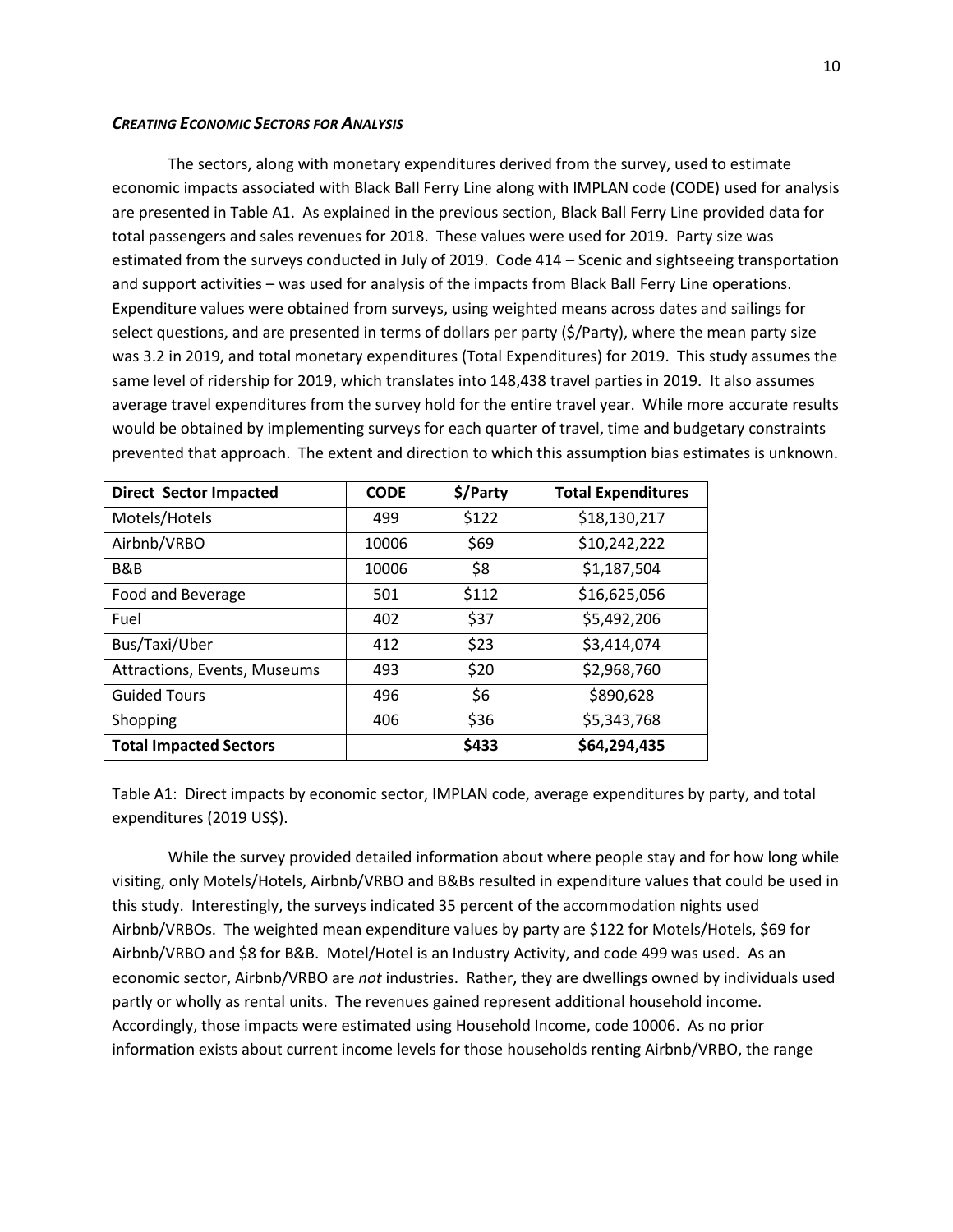\$70-\$100k was used.<sup>19</sup> The \$69 per party spent for Airbnb converts into \$10,242,222 in additional gross household revenue; for B&B, this amounts to \$1,187,504 annually. Determination of the proportion of those revenues going to households as income is complex and problematic. Airbnb services use at least three different fee structures, Host Fee (3%), Guest Fee (less than 13%), and Host Only Fee (14 – 20%). Additional deductions are made for County and/or City Lodging Taxes (2 – 4%) and Sales Tax (8.5% in Clallam County, 8.7% in Port Angeles). This study applied a 25 percent deduction from gross sales revenue to estimate Household Income, a reasonable assumption given the complexities above.

The complexities of analyzing this dynamic and emerging sector do not end with determination of a gross revenue deduction rate. Some Airbnb/VRBO units are completely managed by the owning household. In those circumstances, they pay the assumed fee and personally tend to all management issues for the unit, including cleaning. In other circumstances, owners contract out for cleaning services, which approximates 10 percent or more of the gross revenue. Some units are managed by Property Management Companies, who charge approximately 35%, which includes contracting for cleaning services. In these circumstances, Household Income decreases along with the corresponding induced impact. However, those expenditures create an indirect impact, which increases employment, employee compensation, and proprietor income. As this study is not an examination of the structure and economic impacts of the emergent Airbnb/VRBO Industry, it treated all rental units as managed by owning households, it likely underestimates the total economic impacts resulting from visitors lodging in this sector. The reason is that more employment is stimulated by increases in the supply chain (indirect effect) than is lost in the form of induced employment when Household Income decreases.

Application of a specific sector for "Food and Beverages" was problematic as there are three general sources of food and beverages – full-service restaurants, limited-service restaurants, and other food and drinking. Associated economic effects are not equal per dollar of expenditures. Lacking information on the relative proportion of expenditures across these food and beverage types, it was assumed dollars were spent using equal proportions. Thus, one-third of the average response of \$112 per party was applied to each of those three sectors and the resulting impacts aggregated. A similar quandary exists for "Shopping." Code 406 for Retail – Miscellaneous store retailers was used for shopping. The rational for this assumption is as follows. Other forms of retail shopping were quite specific, and less likely to capture the establishments tourists would utilize, even though, indeed, a party might stop at a big box store. There is no "Other" sector in IMPLAN to capture unspecified expenditures. As the \$7/party specified at "Other" represents less than 2 percent of expenditures, where it is allocated will have but a small impact on overall economic impacts. Thus the value was applied to shopping. This assumption likely has no significant impact in biasing estimates. Code 402 – Retail gasoline stores was used for "Fuel." Code 412 – Ground transportation and transit was used for "Bus/ Taxi/Uber. Code 493 – Museums, historical sites, zoos, and parks was used for "Attractions/Events/ Museums, and Code 496 – Other amusement and recreation industries for "Guided Tours."

 $\overline{\phantom{a}}$ 

<sup>&</sup>lt;sup>19</sup> The rational was that family income must be sufficient to purchase such a dwelling; at the same time, there should be incentive to rent out, especially for Airbnb. If a range like \$70-\$150 was available, it would have been used. There are always limitations to analysis in circumstances with imperfect information.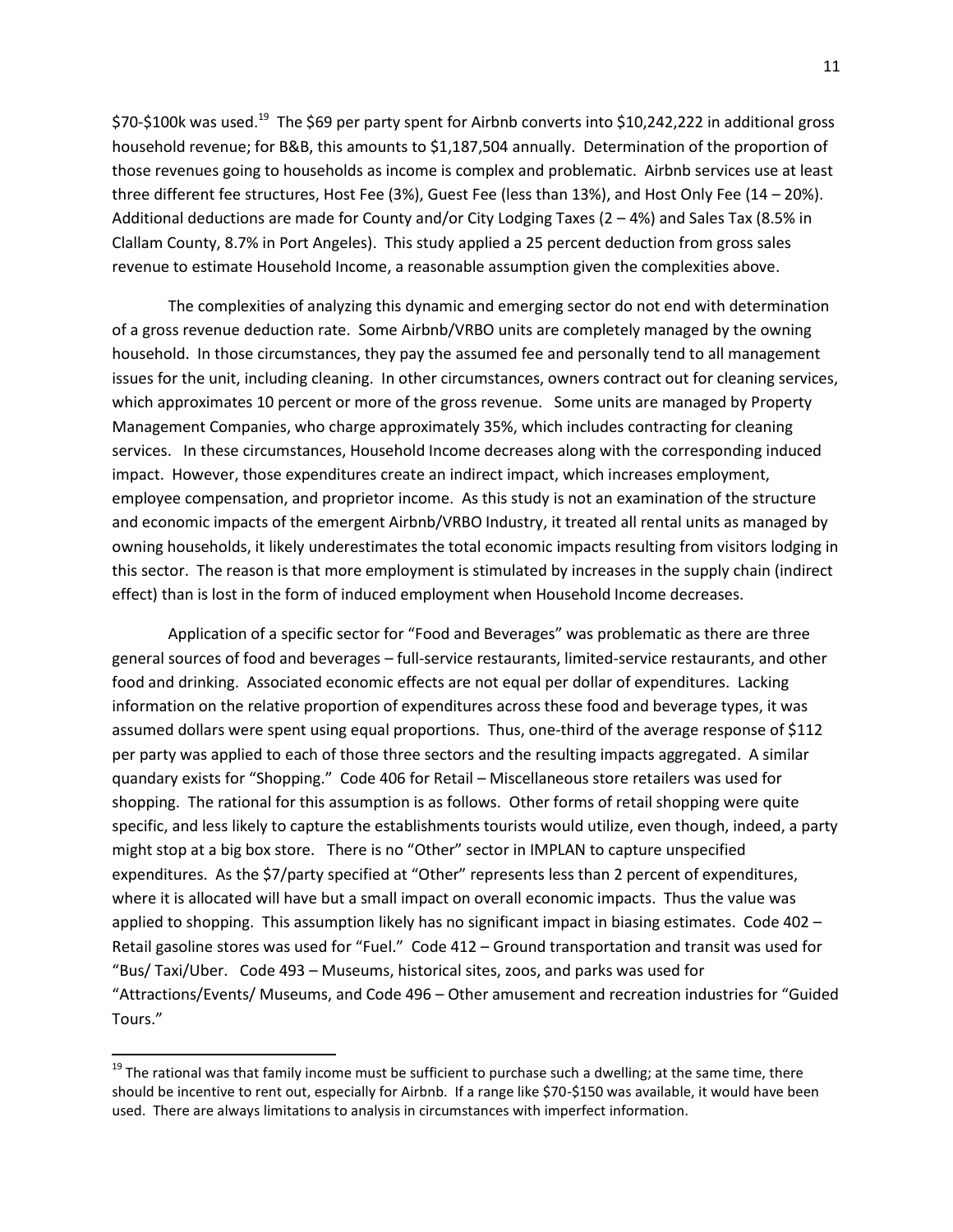#### APPENDIX B - AN UPDATE OF BROCK SMITH'S MV COHO ECONOMIC IMPACT STUDY

#### *OBJECTIVE*

 Black Ball Ferry Line was interested in updating the economic impact estimates developed by Brock Smith in his *MV Coho 2010 Economic Impact Study*. While the models employed by Olympus do not allow analysis of the impacts of expenditures by traveling parties in Victoria, Canada, it is possible to apply the results obtained from the July 2019 passenger surveys to the impact ratios in Smith's study to develop a general update for his previous work.

#### *METHODOLOGY*

 $\overline{\phantom{a}}$ 

 Smith used a modeling approach developed by Informetrica Limited. The model allows analysis of economic impacts driven by expenditures made by traveling parties in the Victoria and the Vancouver Island region.<sup>20</sup> Economic impacts are a result of expenditures associated with MV Coho Organization's (Black Ball Ferry Line) operations in Victoria and expenditures made by passengers. In his study, direct and indirect impacts are combined and induced impacts derived. $^{21}$  The model estimates induced local income, employment and local property tax revenues. Employment is expressed as estimated full-time equivalent jobs (FTEs).<sup>22</sup>

Olympus used a modified version of the Smith passenger survey; thus, the application of traveling party expenditures to the impact multipliers implicit in Smith's study is appropriate.<sup>23</sup> On average, the 148,384 traveling parties spent \$1,126.41 during their visit to Victoria and the greater Vancouver Island area, or \$167,141,221 annually.<sup>24</sup> Black Ball Ferry Line estimates 10 percent of total operational expenditures are made in Canada. Using the 2018 expenditure total and an estimated 2019 inflation rate of 1.9 percent, those expenditures, including payroll and payroll taxes, totaled to \$1,743,305. Black Ball Ferry Line employed 33 Canadian residents in 2018. The same employment level was used for 2019.

Table B1 updates Smith's 2011 study. Implicit in the Informetrica Limited model are transformation coefficients that convert expenditures into induced local income impacts; likewise, expenditures are transformed into direct & indirect employment impacts, and induced employment impacts.<sup>25</sup> A similar process is used to estimate local tax impacts. To capture and apply the underlying coefficients, it was necessary to convert 2019 nominal expenditures into 2010 values to eliminate

 $^{20}$  The interested reader can study Smith's methodology section for greater detail.

 $21$  This gives rise to problematics discussed in the concluding section.

<sup>&</sup>lt;sup>22</sup> Smith does not indicate if the monetary values are expressed in real or nominal terms. It is assumed they are nominal in accordance with standard procedures used by economists. That is, values are nominal unless stated otherwise in which case the base year is specified.

 $23$  Appendix A – Data and Methodology describes the nature and limitations of the expenditure values obtained from the survey.

<sup>&</sup>lt;sup>24</sup> All monetary values in this appendix are expressed in 2019 Canadian dollars (2019 CA\$), using the July, 2019 exchange rate of \$1.00 CA = \$0.75 US. Source: Bank of Canada.

 $25$  See the section on problematics for application and interpretation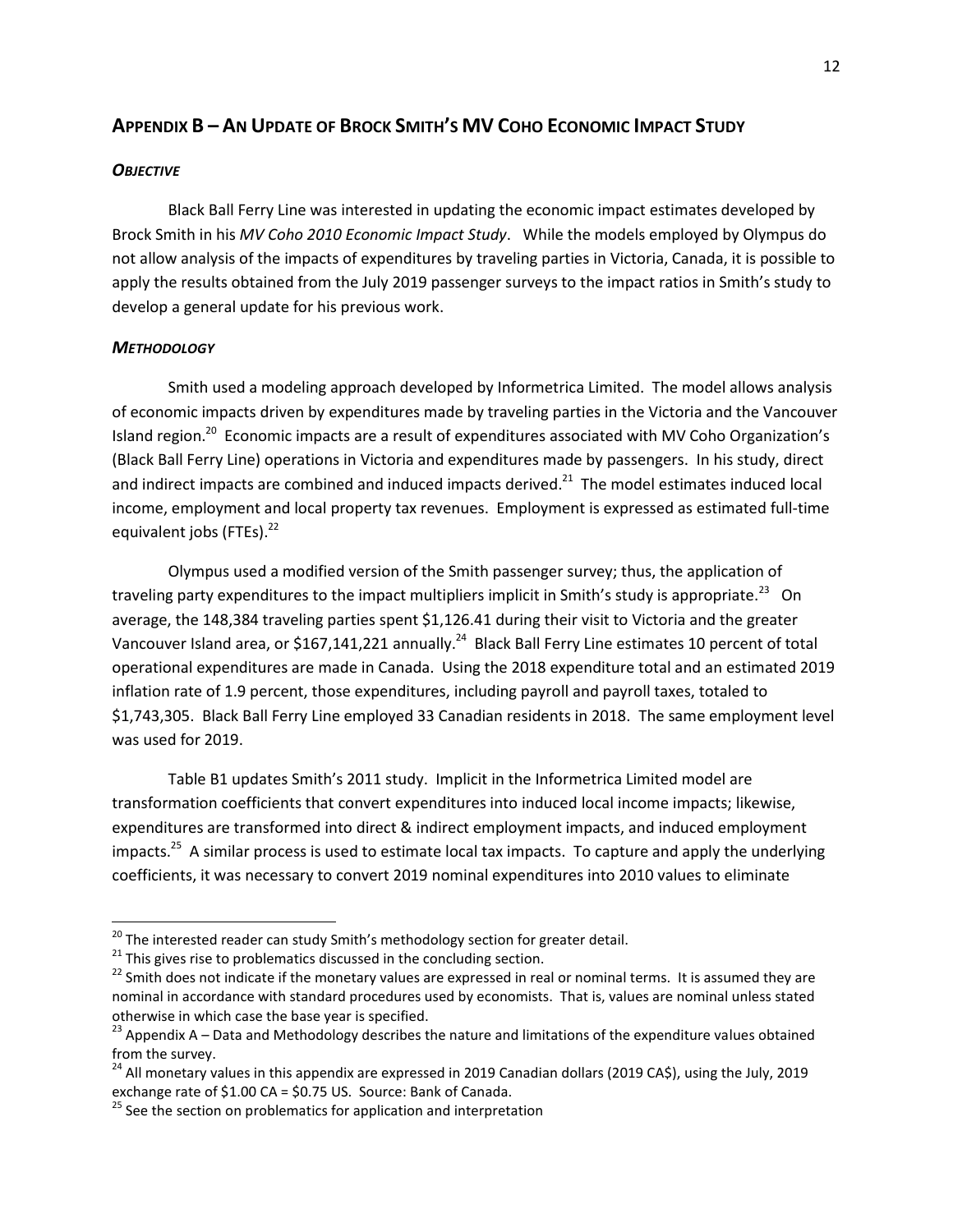distortions caused by inflation. As the Canadian CPI increased by 17.3 percent over that time period, 82.7 percent of 2019 expenditures were used in the transformation to direct & indirect employment impacts, and induced employment impacts. The 2010 transformation coefficients are as follows. For local income impacts, 1.03 for direct & indirect for MV Coho and passenger expenditures into induced local income impacts. For local employment impacts, 1.22 transforms the MV Coho Organization employment into induced employment. Passenger driven direct and indirect employment into induced employment uses the ratio 1.03. For local tax impacts, MV Coho Organization tax impact was estimated using the ratio of expenditures to 2010 taxes, or 8.3 percent. The induced coefficient is then 1.2. For passenger impacts, the respective ratios are 9.6 percent and 1.03 for the transformation coefficient.

| <b>Category of Economic Impact</b>            | Direct & Indirect Impact | <b>Induced Impact</b> | <b>Total Impact</b> |  |  |  |
|-----------------------------------------------|--------------------------|-----------------------|---------------------|--|--|--|
| Local Income (GDP) Impact                     |                          |                       |                     |  |  |  |
| MV Coho Organization                          | \$1,743,305              | \$1,795,604           | \$3,538,909         |  |  |  |
| Passengers                                    | \$167,141,221            | \$172,155,458         | \$339,296,679       |  |  |  |
| Total                                         | \$168,884,526            | \$173,951,062         | \$342,835,588       |  |  |  |
| <b>Local Employment Impact (Net FTE Jobs)</b> |                          |                       |                     |  |  |  |
| MV Coho Organization                          | 33                       | 40                    | 73                  |  |  |  |
| Passengers                                    | 3446                     | 3549                  | 6995                |  |  |  |
| Total                                         | 3479                     | 3589                  | 7068                |  |  |  |
| Local Tax Impact (Net \$)                     |                          |                       |                     |  |  |  |
| MV Coho Organization                          | \$144,694                | \$173,633             | \$318,327           |  |  |  |
| Passengers                                    | \$16,045,557             | \$16,526,924          | \$32,572,481        |  |  |  |
| Total                                         | \$16,190,252             | \$16,700,557          | \$32,890,809        |  |  |  |

Table B1: An Update of Brock Smith's 2010 Economic Impact Estimates (2019 CA\$).

Given the assumptions used, survey data, and employment and expenditure data provided by Black Ball Ferry Line, Table B1 reveals operations of the MV Coho contributed a total of \$3,538,909 in local income. Passenger expenditures contributed \$339,296,679 in local income. In terms of employment, those total impacts are 73 and 6,995 respectively. In addition, local tax revenues are \$318,327 and \$32,572,481 respectively. Total local income created is \$342,835,588; employment 7,068 jobs; local taxes \$32,890,809.

#### *SOME PROBLEMATICS FOR APPLICATION AND INTERPRETATION*

 Olympus and Smith employed two distinct models and methods to estimate economic impacts in Clallam County and Victoria/Vancouver Island respectively. The use of a common passenger survey does make possible direct comparison of relative levels of expenditures between those regions, and thus an update of Smith's impact table. This brief section identifies some of the problematics for application and interpretation of results as presented in this appendix.

 First, Olympus estimates direct, indirect and induced impacts individually, on a sector by sector basis, based upon the expenditures flows made by traveling parties. Smith methodology combines